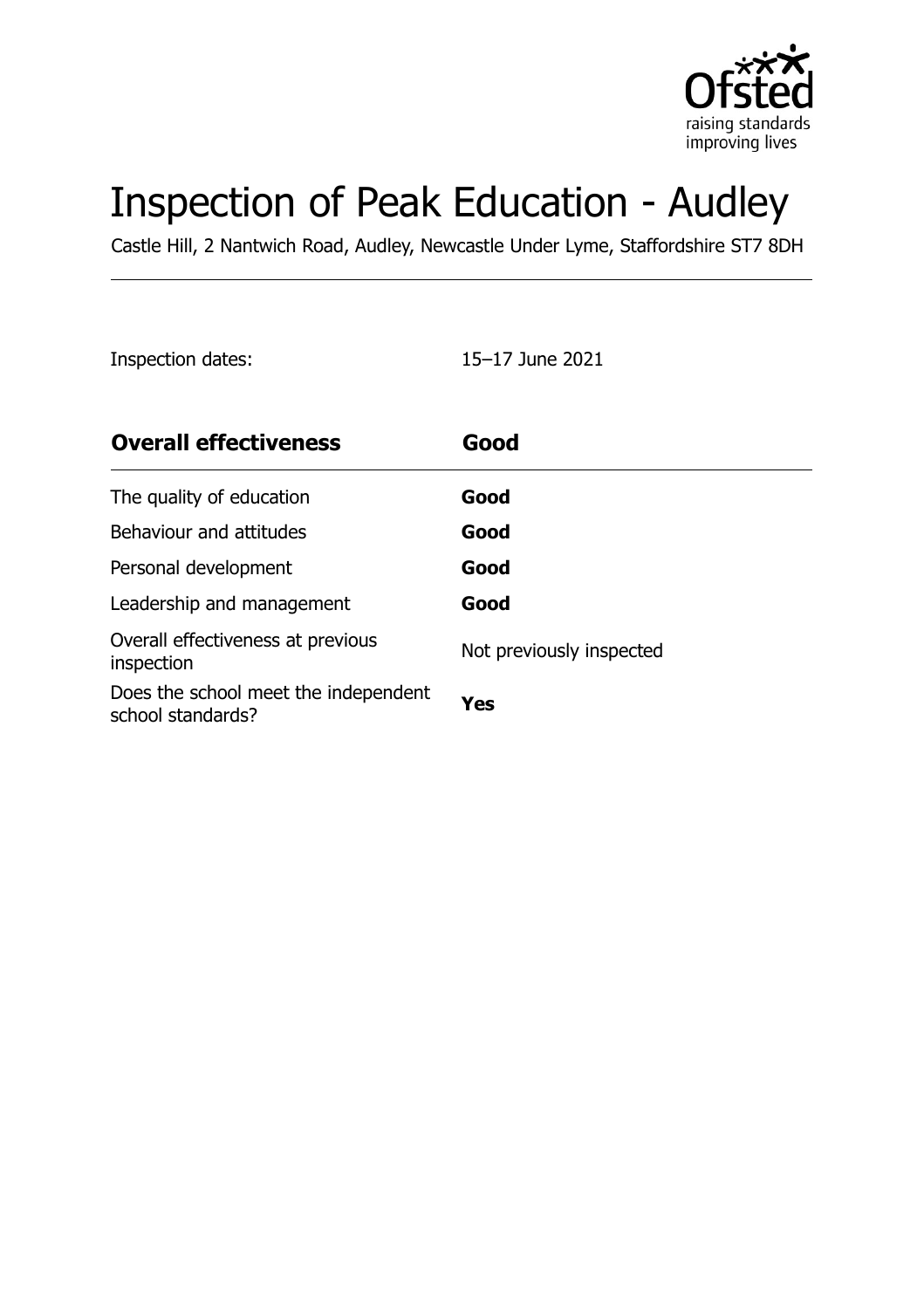

### **What is it like to attend this school?**

The school's core purpose is to re-engage pupils with their learning. Leaders achieve this through a blend of outdoor activities and classroom-based learning. The outdoor activity curriculum builds pupils' self-esteem, raises their confidence and improves their social skills. Pupils rise to the challenges presented to them in their learning.

Pupils enjoy school and they say that they feel safe. Leaders and staff place pupils at the heart of all that they do. Staff are determined that all pupils should succeed and make sure they do. Pupils say, 'School is brilliant because the teachers look after us'.

Pupils understand the consequences of their behaviour, both positive and negative. Pupils' behaviour can be challenging at times. Leaders and staff manage challenging behaviour well. This helps to calm pupils and re-engage them in learning.

Incidents of bullying are not common, but they do occur. Pupils have confidence in staff and say that issues are sorted out straight away.

When pupils join the school, they have gaps in their knowledge and skills. Teachers pinpoint where these gaps are. They make the most of every opportunity to fill them so that pupils know and remember more.

#### **What does the school do well and what does it need to do better?**

The school's curriculum has two strands: classroom-based learning and the outdoor activities element. Pupils enjoy the outdoor activities, including kayaking and rock climbing. Leaders use the outdoor activities to help pupils to be more successful and engaged in the classroom. However, leaders are yet to check if the two aspects of the curriculum are linked closely enough and are achieving the intended outcomes.

A wide range of subjects are taught in school-based lessons. Curriculum plans are in place. Some of these plans, such as mathematics, are based on published schemes. In other subjects, leaders and teachers have worked together to create their own curriculum plans. These plans are well ordered and map out what pupils will learn. Lessons build on what pupils have learned before. In most cases, the plans are clear, specific and support teachers in the planning of lessons. However, some plans in subjects other than English and mathematics are in the early stages of being used. Leaders do not have a detailed overview of whether the plans are fully effective yet.

Leaders prioritise the teaching of reading. It is at the centre of the curriculum. Pupils in the primary phase are taught phonics daily. Staff teach phonics well and match reading books to pupils' phonic ability. Pupils are well supported with their reading. Leaders have built the English curriculum around a range of high-quality texts. This helps older pupils to improve their reading comprehension skills. Teachers work hard to develop pupils' love of reading, as this is a challenge for many pupils.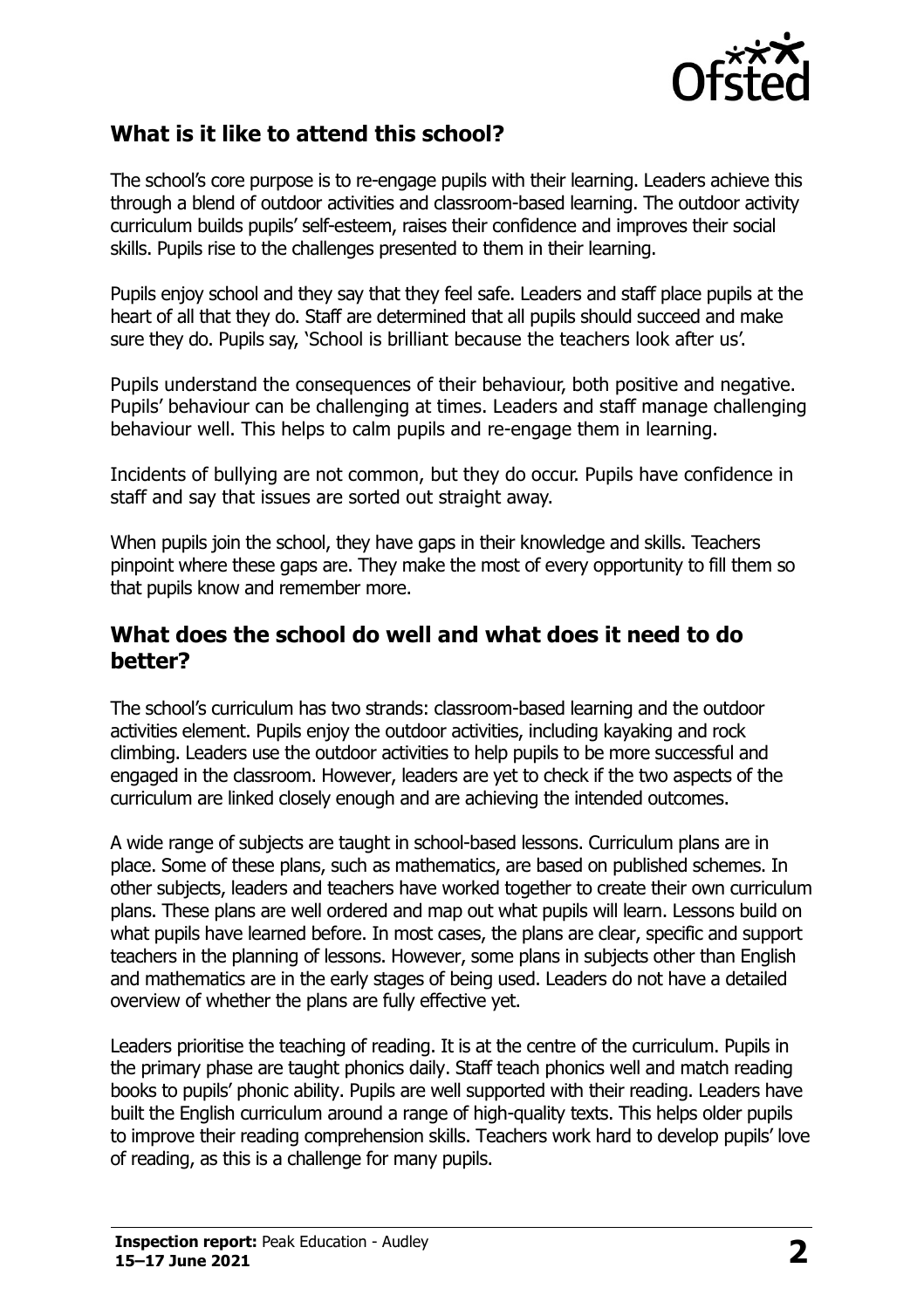

All pupils have special educational needs and/or disabilities (SEND). These are linked to social, emotional and mental health (SEMH) needs. In many instances, this means that pupils have large gaps in their knowledge and skills. When pupils start at the school, teachers check what they know and what they do not know. External agencies support this process when required. This information is used well to develop teaching plans.

Teachers explain new ideas in a clear way that pupils can follow. Teachers ask questions to explore what pupils know and what they have learned. Teachers use this information to adapt their explanations and teaching. This supports pupils' learning effectively and helps them to make progress.

Every pupil has a keyworker. Keyworkers help pupils to stay focused and engaged in their learning. They do this well. Keyworkers also support pupils with their social and emotional needs. A strong sense of pastoral care exists throughout the school. This helps to support pupils' social and emotional needs.

Staff work successfully with pupils to prepare them for the next stage of their education. This includes preparations for Year 10 in other settings and opportunities to explore future career choices.

Pupils say they enjoy coming to school, but some pupils do not attend often enough. Despite their best efforts, leaders are aware that, for some pupils, they need to rethink their actions to try and encourage these pupils to attend school regularly.

Pupils are very accepting of the different types of families and relationships that exist in society. In fact, pupils struggle to understand why some people would see difference as a problem. Pupils know how to keep themselves safe when working online. Pupils' understanding of democracy and other religions, beliefs and cultures is more limited. Their understanding of how to maintain a healthy lifestyle is less developed. However, some pupils have only been attending the school for a short period of time and have not had the opportunity to experience the school's full curriculum.

The proprietor and leaders have a detailed understanding of the independent school standards. Leaders support staff, but they also carry out checks to make sure that everyone is doing their job properly. Leaders at all levels, supported by staff, are determined to improve the school further. They are doing this successfully.

Staff value the support they receive from leaders and they enjoy working at the school. Teachers and keyworkers are well trained. This helps them to do their jobs better. Staff say that workload is manageable and that leaders are considerate of their well-being.

Leaders ensure that the school meets the requirements of schedule 10 of the Equality Act 2010. The school considers and plans for the needs of pupils with SEND.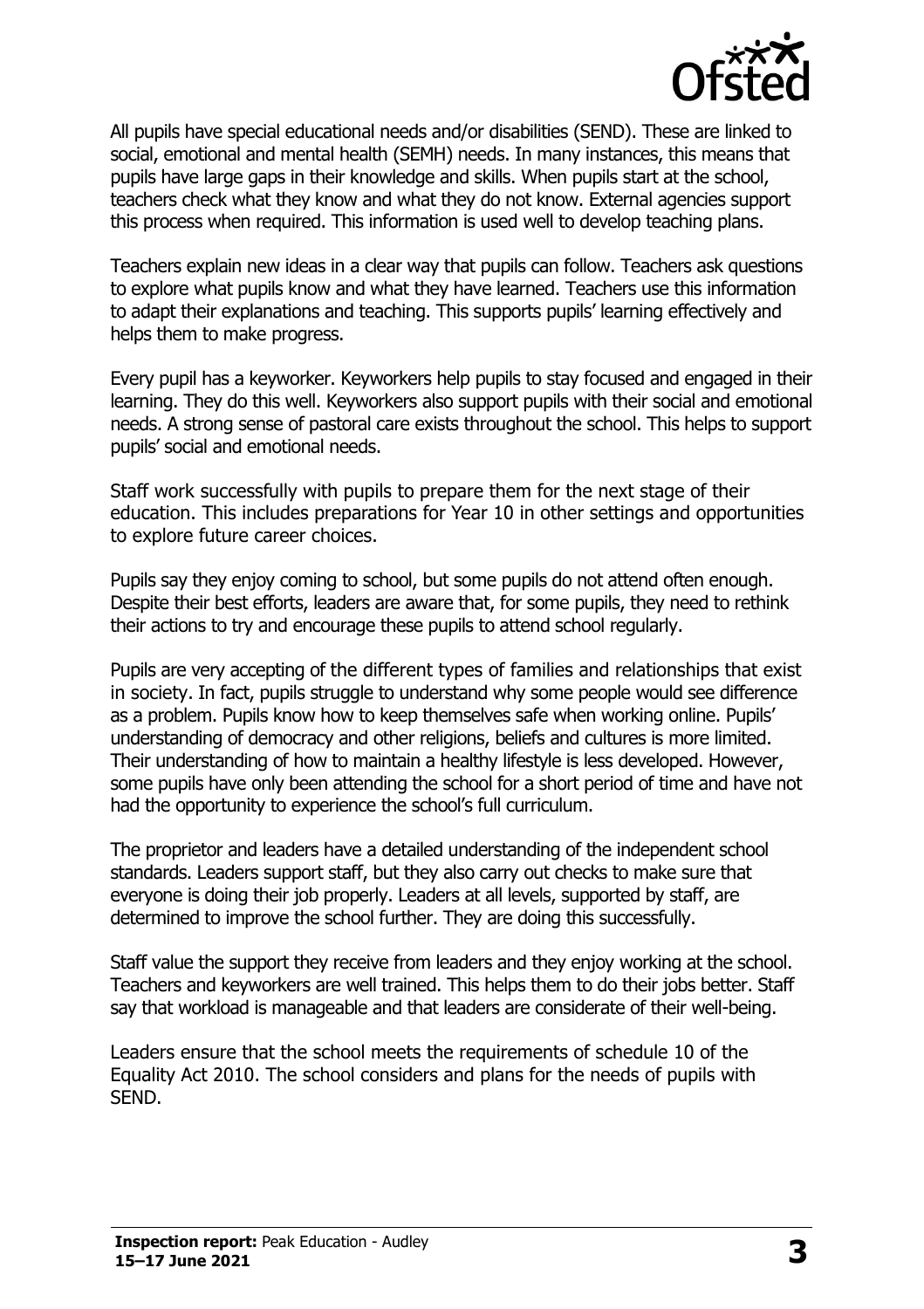

# **Safeguarding**

The arrangements for safeguarding are effective.

Safeguarding is a whole-school priority. Leaders have ensured that all staff have received relevant training. As a result, staff are very aware of what they need to do if they are concerned about a pupil's welfare. All staff take safeguarding seriously. Pupils feel safe in the school. They say this is because the staff look after them. Leaders check staff's suitability to work with children before they start to work at the school. When required, the school works with external agencies to provide additional support for pupils.

The safeguarding policy meets current government guidance and is published on the school's website.

# **What does the school need to do to improve?**

### **(Information for the school and proprietor)**

- $\blacksquare$  In some subjects, other than English and mathematics, new curriculum plans were introduced at the start of this academic year. This means that leaders and teachers have not yet had the chance to review their effectiveness, including how well they link to the outdoor activities curriculum. Leaders need to review the curriculum plans, including whether the outdoor learning activities support pupils' class-based learning effectively, to ensure that they are helping pupils to make strong progress in their learning across the curriculum.
- Leaders are working hard to improve attendance across the school. However, for some pupils, leaders' efforts are having limited success. Some pupils are not attending school as often as they should. Leaders need to review the effectiveness of their actions to improve attendance, and further develop them, so that all pupils attend school regularly.

### **How can I feed back my views?**

You can use [Ofsted Parent View](http://parentview.ofsted.gov.uk/) to give Ofsted your opinion on your child's school, or to find out what other parents and carers think. We use Ofsted Parent View information when deciding which schools to inspect, when to inspect them and as part of their inspection.

The Department for Education has further quidance on how to complain about a school.

If you are the provider and you are not happy with the inspection or the report, you can [complain to Ofsted.](http://www.gov.uk/complain-ofsted-report)

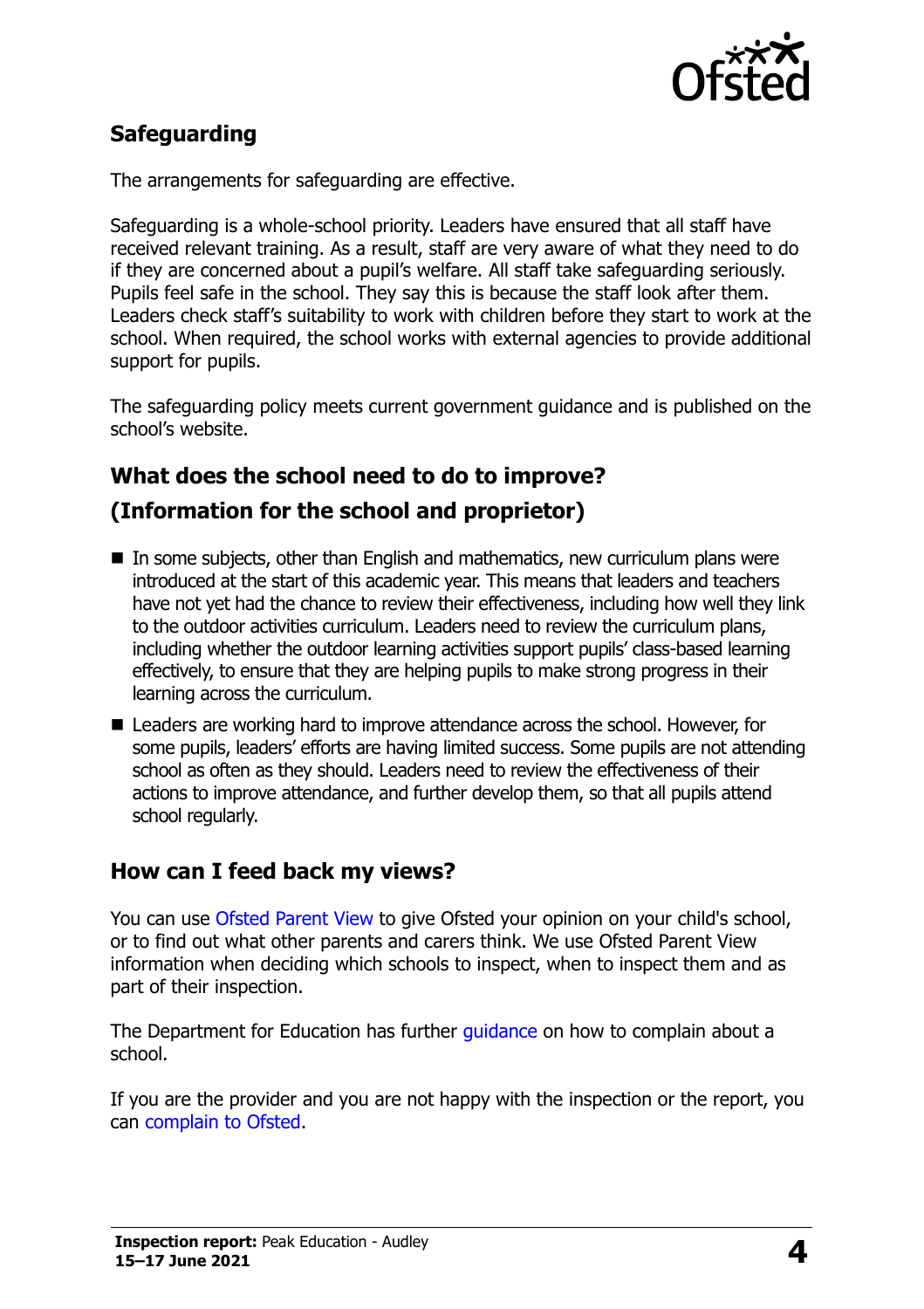

# **School details**

| Unique reference number             | 146078                           |  |
|-------------------------------------|----------------------------------|--|
| <b>DfE registration number</b>      | 860/6048                         |  |
| <b>Local authority</b>              | Staffordshire                    |  |
| <b>Inspection number</b>            | 10193311                         |  |
| <b>Type of school</b>               | Other Independent Special School |  |
| <b>School category</b>              | Independent school               |  |
| Age range of pupils                 | 7 to 14                          |  |
| <b>Gender of pupils</b>             | Mixed                            |  |
| Number of pupils on the school roll | 14                               |  |
| <b>Number of part-time pupils</b>   | 3                                |  |
| <b>Proprietor</b>                   | Paul Ball                        |  |
| <b>Headteacher</b>                  | Jonathan Gillie                  |  |
| <b>Annual fees (day pupils)</b>     | £85 to £295 per day              |  |
| <b>Telephone number</b>             | 01782 284329                     |  |
| Website                             | www.peakeducation.co.uk          |  |
| <b>Email address</b>                | peakeducation.audley@peak.co.uk  |  |
| Date of previous inspection         | Not previously inspected         |  |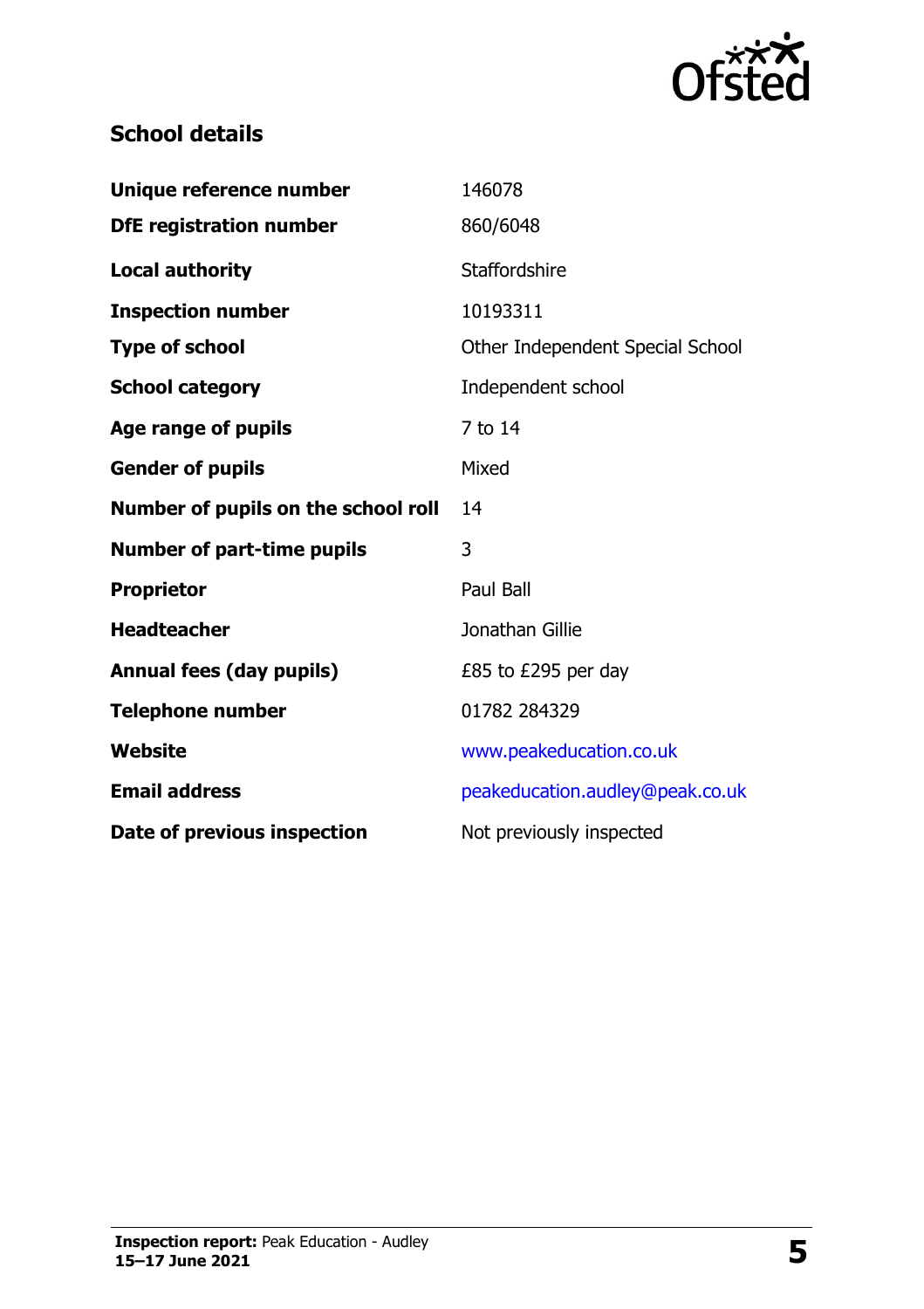

#### **Information about this school**

- This is the school's first full standard inspection. The school was registered by the DfE on 10 December 2018.
- The school undertook a material change inspection on 16 October 2019 to change the age range from 7 to 11 to 7 to 14. The school now caters for boys and girls from Year 3 to Year 9.
- Most pupils on roll have an education, health and care plan. The school caters for pupils with SEMH needs.
- $\blacksquare$  The headteacher is also the headteacher of Peak Education Stoke.
- The school makes use of registered alternative provision provided by The Beechfield School and In-tuition Holistic Education. Ofsted separately inspects these two providers.
- The school makes use of unregistered alternative provision provided by Alpha Learning Staffordshire. Ofsted does not inspect this provision.

## **Information about this inspection**

We carried out this inspection under section 109(1) and (2) of the Education and Skills Act 2008. The purpose of the inspection is to advise the Secretary of State for Education about the school's suitability for continued registration as an independent school.

The school meets the independent school standards. These are the requirements set out in the schedule to the Education (Independent School Standards) Regulations 2014.

- The lead inspector held regular meetings with the executive headteacher, the headteacher and the assistant headteacher.
- Inspectors held meetings with the education manager, the special educational needs coordinator and the leaders who are responsible for attendance, behaviour and careers.
- $\blacksquare$  The lead inspector met with the proprietor.
- As part of the inspection, inspectors focused on reading, mathematics, geography and personal, social, health and economic education. They met with groups of pupils, the curriculum leader and teachers to talk about the quality of education at the school.
- **Inspectors made visits to classrooms.**
- The lead inspector observed pupils reading to a familiar adult.
- **I** Inspectors spoke with pupils about their learning and experiences at school. They looked at pupils' work in a range of different subjects to see how well the curriculum is applied.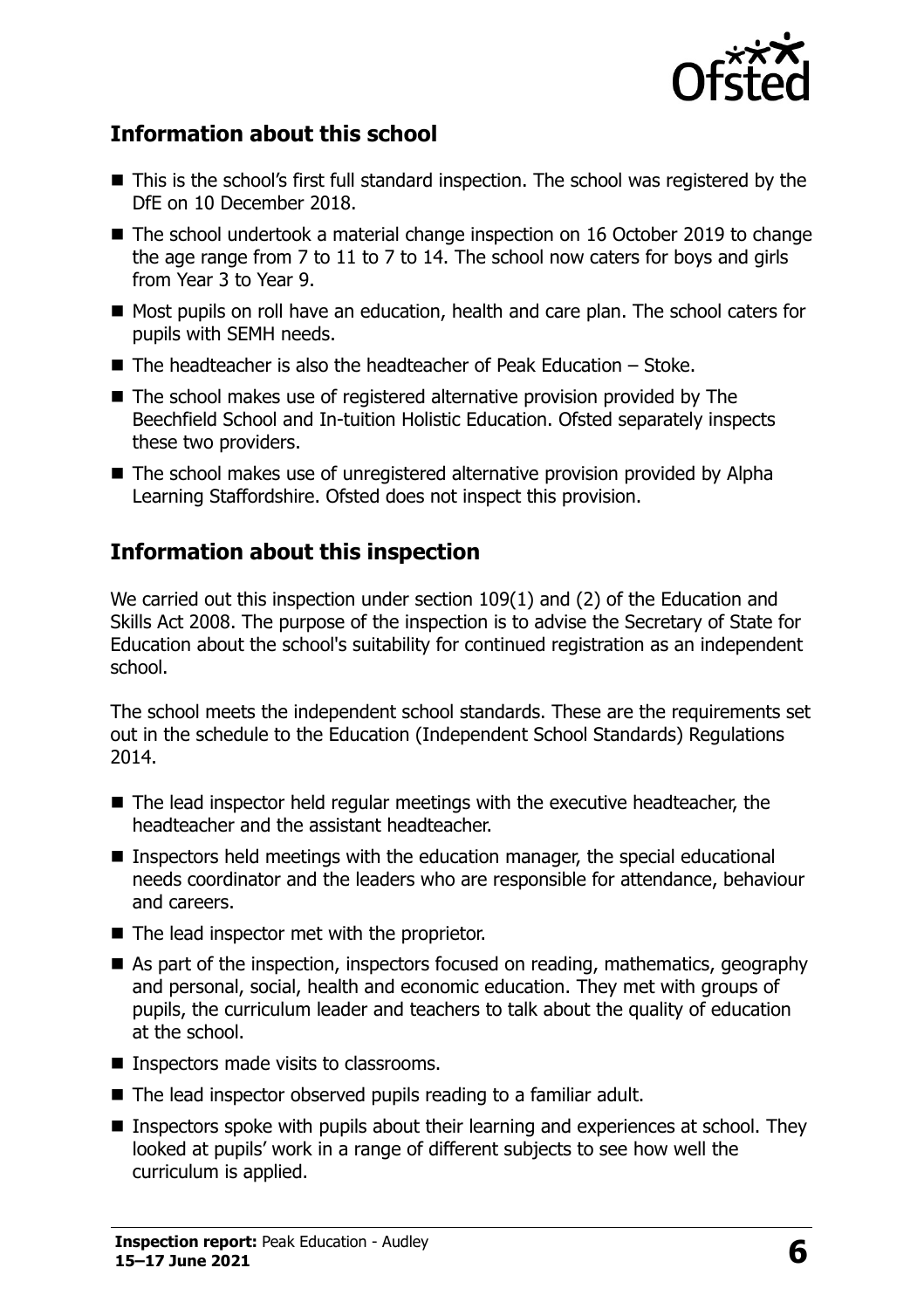

- The lead inspector met with a group of keyworkers to discuss their views about the school.
- The lead inspector toured the school premises to check their suitability.
- Documents relating to safeguarding were checked, including the checks that leaders make on staff's suitability to work with children prior to employment. Inspectors checked that safeguarding policies and procedures are implemented effectively across the school.
- A member of the inspection team visited the unregistered alternative provider that the school uses.
- The lead inspector considered the two free-text responses received during the inspection. There was a limited response to Ofsted's online questionnaire, Ofsted Parent View, which meant it could not be accessed.
- There were no responses to Ofsted's staff survey.

#### **Inspection team**

| Wayne Simner, lead inspector | Her Majesty's Inspector |
|------------------------------|-------------------------|
| Julie Griffiths              | Ofsted Inspector        |
| Ian Tustian                  | Her Majesty's Inspector |